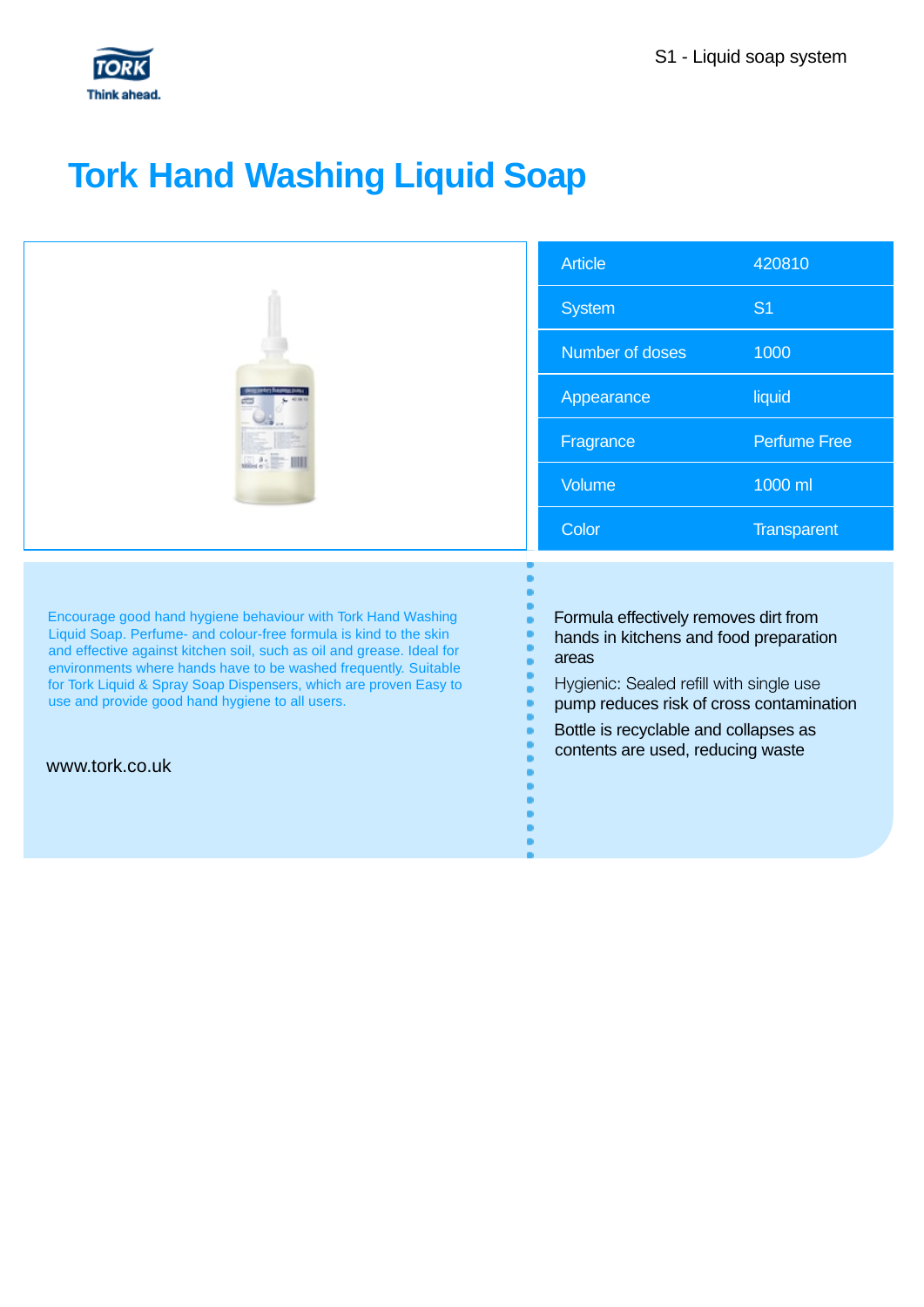| <b>Shipping data</b>    |                              |                       |                   |  |
|-------------------------|------------------------------|-----------------------|-------------------|--|
|                         | <b>Consumer unit</b>         | <b>Transport unit</b> | Pallet            |  |
| <b>EAN</b>              | 7322540394382                | 7322540394399         | 7322540720778     |  |
| <b>Pieces</b>           | 1                            | 6                     | 480               |  |
| <b>Consumer units</b>   | $\qquad \qquad \blacksquare$ | 6                     | 480               |  |
| <b>Height</b>           | 240 mm                       | 260 mm                | 1201 mm           |  |
| <b>Width</b>            | $92 \text{ mm}$              | 196 mm                | 1000 mm           |  |
| Length                  | $92 \text{ mm}$              | 290 mm                | 1200 mm           |  |
| <b>Volume</b>           | 2.03 dm3                     | 14.78 dm3             | $1.18 \text{ m}3$ |  |
| <b>Net weight</b>       | 1029g                        | $6.2$ kg              | 493.92 kg         |  |
| <b>Gross weight</b>     | 1075.2 g                     | 6.7 kg                | 536.08 kg         |  |
| <b>Packing material</b> | Plastic bottle               | Carton                |                   |  |

## **Compatible products**



## **Similar products**



## **Contact**

Essity UK Ltd Southfields Road Dunstable Bedfordshire LU6 3EJ

TorkCS.UK@essity.com Tel 01582 677570 Fax 01582 677580